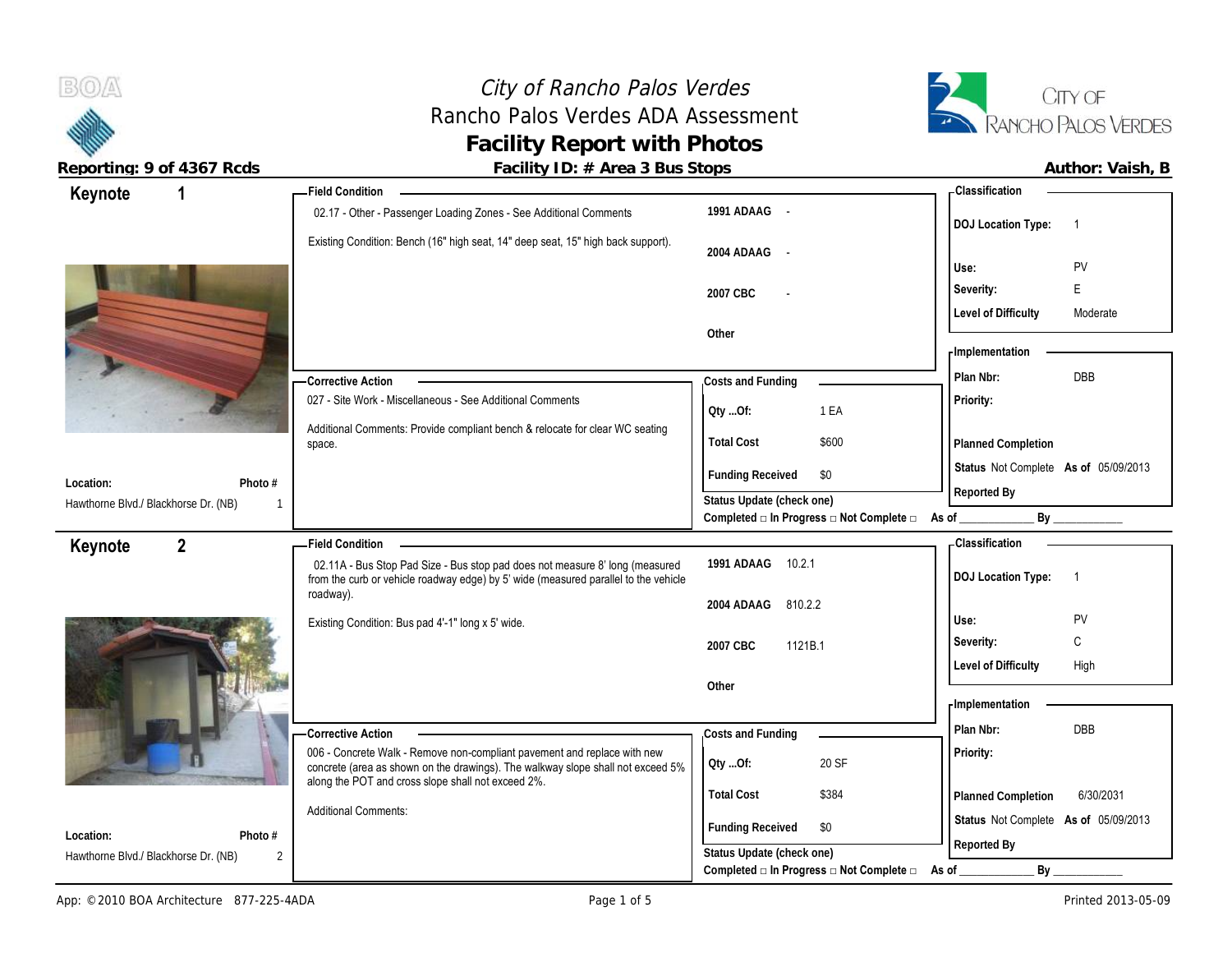$B(0)$ 

## City of Rancho Palos Verdes Rancho Palos Verdes ADA Assessment **Facility Report with Photos**



**Reporting: 9 of 4367 Rcds Facility ID: # Area 3 Bus Stops Author: Vaish, B**

| $\mathbf{3}$<br>Keynote              |         | - Field Condition                                                                                                                                           |                                                             | <b>Classification</b>                               |
|--------------------------------------|---------|-------------------------------------------------------------------------------------------------------------------------------------------------------------|-------------------------------------------------------------|-----------------------------------------------------|
|                                      |         | 02.13A - Bus Stop Shelter - Clear Floor Area - Clear floor area of 30" by 48" is not<br>completely within the shelter.                                      | 1991 ADAAG 10.2.1(2)                                        | <b>DOJ Location Type:</b><br>$\overline{1}$         |
|                                      |         | Existing Condition: No WC space provided within the shelter.                                                                                                | 2004 ADAAG<br>810.3                                         | PV<br>Use:                                          |
|                                      |         |                                                                                                                                                             | 2007 CBC<br>1121B.2.1                                       | С<br>Severity:                                      |
|                                      |         |                                                                                                                                                             |                                                             | <b>Level of Difficulty</b><br>Moderate              |
|                                      |         |                                                                                                                                                             | Other                                                       |                                                     |
|                                      |         |                                                                                                                                                             |                                                             | <b>Implementation</b>                               |
|                                      |         | - Corrective Action                                                                                                                                         | Costs and Funding                                           | DBB<br>Plan Nbr:                                    |
|                                      |         | 027 - Site Work - Miscellaneous - See Additional Comments                                                                                                   | 1 EA<br>Qty Of:                                             | <b>Priority:</b>                                    |
|                                      |         | Additional Comments: See Keynote 1 for corrective action.                                                                                                   |                                                             |                                                     |
|                                      |         |                                                                                                                                                             | \$0<br><b>Total Cost</b>                                    | 6/30/2031<br>Planned Completion                     |
| Location:                            | Photo # |                                                                                                                                                             | <b>Funding Received</b><br>\$0                              | Status Not Complete As of 05/09/2013                |
| Hawthorne Blvd./ Blackhorse Dr. (NB) | 1       |                                                                                                                                                             | Status Update (check one)                                   | Reported By                                         |
|                                      |         |                                                                                                                                                             | Completed □ In Progress □ Not Complete □ As of _            |                                                     |
| $\overline{4}$<br>Keynote            |         | - Field Condition                                                                                                                                           |                                                             | <b>Classification</b>                               |
|                                      |         | 02.17 - Other - Passenger Loading Zones - See Additional Comments                                                                                           | 1991 ADAAG -                                                | <b>DOJ</b> Location Type:<br>$\overline{1}$         |
|                                      |         | Existing Condition: 2.1% to 5.4% CS.                                                                                                                        |                                                             |                                                     |
|                                      |         |                                                                                                                                                             | 2004 ADAAG -                                                | PV<br>Use:                                          |
|                                      |         |                                                                                                                                                             | 2007 CBC                                                    | C<br>Severity:                                      |
|                                      |         |                                                                                                                                                             |                                                             | <b>Level of Difficulty</b><br>High                  |
|                                      |         |                                                                                                                                                             | Other                                                       |                                                     |
|                                      |         |                                                                                                                                                             |                                                             |                                                     |
|                                      |         |                                                                                                                                                             |                                                             | - Implementation                                    |
|                                      |         | - Corrective Action                                                                                                                                         | Costs and Funding                                           | Plan Nbr:<br><b>DBB</b>                             |
|                                      |         | 006 - Concrete Walk - Remove non-compliant pavement and replace with new<br>concrete (area as shown on the drawings). The walkway slope shall not exceed 5% | 114 SF<br>Qty Of:                                           | <b>Priority:</b>                                    |
|                                      |         | along the POT and cross slope shall not exceed 2%.                                                                                                          | <b>Total Cost</b><br>\$2,189                                | 6/30/2031                                           |
|                                      |         | <b>Additional Comments:</b>                                                                                                                                 |                                                             | Planned Completion                                  |
| Location:                            | Photo # |                                                                                                                                                             | <b>Funding Received</b><br>\$0<br>Status Update (check one) | Status Not Complete As of 05/09/2013<br>Reported By |

Completed **□ In Progress □ Not Complete □** As of \_\_\_\_\_\_\_\_\_\_\_\_\_\_\_\_\_\_\_\_\_\_\_\_\_\_\_\_\_\_\_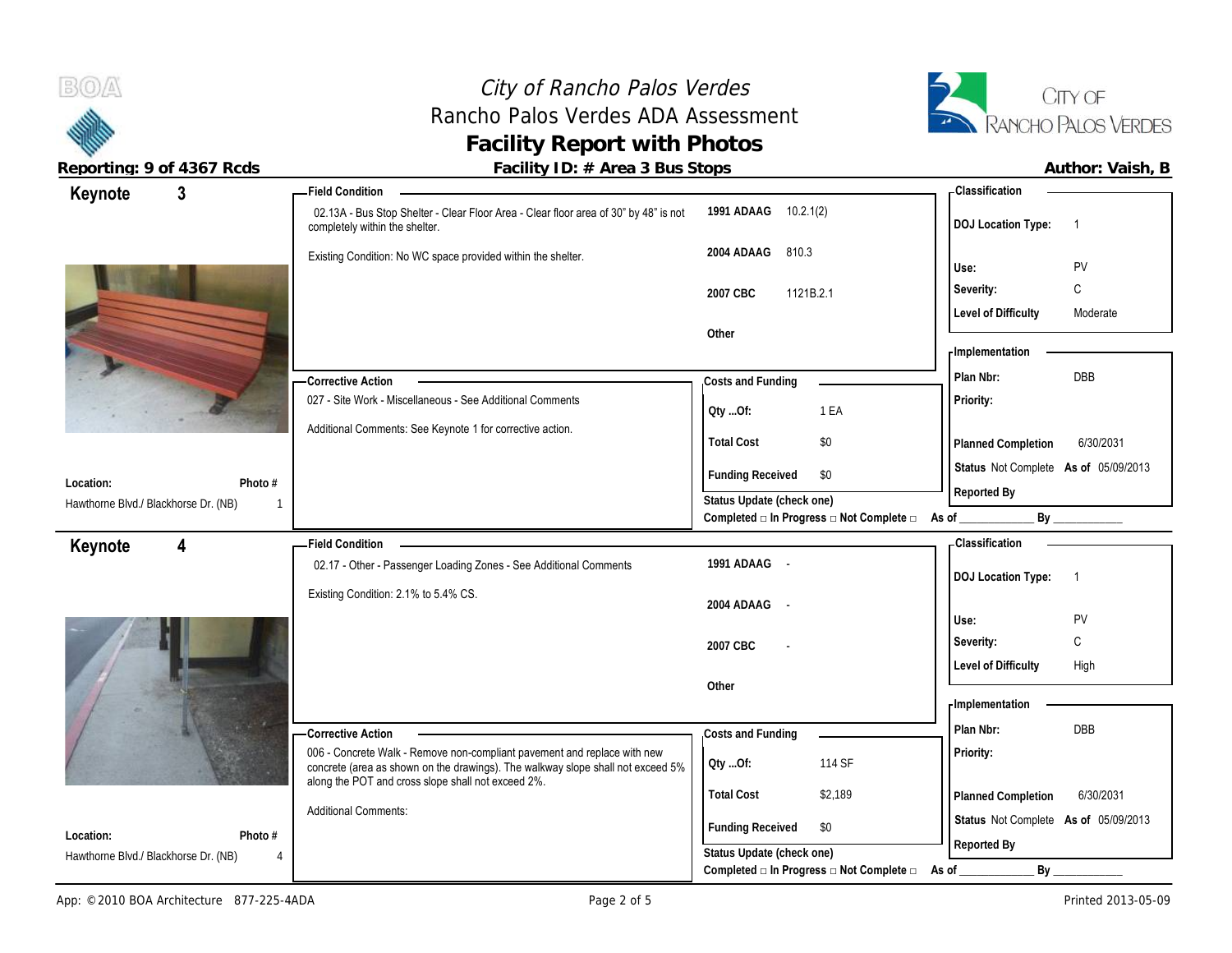## City of Rancho Palos Verdes Rancho Palos Verdes ADA Assessment **Facility Report with Photos**



 $B(0)$ 

Reporting: 9 of 4367 Rcds **Facility ID: # Area 3 Bus Stops Facility ID: # Area 3 Bus Stops Author: Vaish, B** 

| Keynote                              | $5\phantom{.0}$ | - Field Condition                                                                 |                                                                               | - Classification                            |
|--------------------------------------|-----------------|-----------------------------------------------------------------------------------|-------------------------------------------------------------------------------|---------------------------------------------|
|                                      |                 | 02.17 - Other - Passenger Loading Zones - See Additional Comments                 | 1991 ADAAG -                                                                  | <b>DOJ Location Type:</b><br>$\overline{1}$ |
|                                      |                 | Existing Condition: 74" headroom clearance to bus shelter.                        | 2004 ADAAG -                                                                  | PV<br>Use:                                  |
|                                      |                 |                                                                                   |                                                                               | Severity:<br>Α                              |
|                                      |                 |                                                                                   | 2007 CBC                                                                      | <b>Level of Difficulty</b><br>Moderate      |
|                                      |                 |                                                                                   | Other                                                                         |                                             |
|                                      |                 |                                                                                   |                                                                               | - Implementation                            |
|                                      |                 | Corrective Action                                                                 | Costs and Funding                                                             | <b>DBB</b><br>Plan Nbr:                     |
|                                      |                 | 027 - Site Work - Miscellaneous - See Additional Comments                         |                                                                               | Priority:                                   |
|                                      |                 |                                                                                   | 1 EA<br>Oty Of:                                                               |                                             |
|                                      |                 | Additional Comments: Raise bus shelter to allow for compliant headroom clearance. | <b>Total Cost</b><br>\$600                                                    | 6/30/2026<br>Planned Completion             |
|                                      |                 |                                                                                   |                                                                               | Status Not Complete As of 05/09/2013        |
| Location:                            | Photo #         |                                                                                   | <b>Funding Received</b><br>\$0                                                | Reported By                                 |
| Hawthorne Blvd./ Blackhorse Dr. (NB) | 2               |                                                                                   | Status Update (check one)<br>Completed □ In Progress □ Not Complete □ As of _ | $By$ <sub>——</sub>                          |
|                                      |                 | <b>Field Condition</b>                                                            |                                                                               | - Classification                            |
| Keynote                              | 6               | 02.12A - Bus Stop Pad Slope Parallel to Roadway - Bus stop pad is not at the      | 1991 ADAAG<br>10.2.1                                                          |                                             |
|                                      |                 | same slope as the roadway in the direction parallel to the roadway.               |                                                                               | <b>DOJ Location Type:</b><br>$\overline{1}$ |
|                                      |                 | Existing Condition: 12.2% RS at bus pad, 10.6% RS at the road.                    | 810.2.4<br>2004 ADAAG                                                         |                                             |
|                                      |                 |                                                                                   |                                                                               | PV<br>Use:                                  |
|                                      |                 |                                                                                   | 2007 CBC<br>1121B.2.1                                                         | Severity:<br>C                              |
|                                      |                 |                                                                                   |                                                                               | <b>Level of Difficulty</b><br>High          |
|                                      |                 |                                                                                   | Other                                                                         |                                             |
|                                      |                 |                                                                                   |                                                                               | - Implementation                            |
|                                      |                 | -Corrective Action                                                                | Costs and Funding                                                             | <b>DBB</b><br>Plan Nbr:                     |
|                                      |                 | 027 - Site Work - Miscellaneous - See Additional Comments                         | 1 EA<br>Qty Of:                                                               | Priority:                                   |
|                                      |                 | Additional Comments: See Keynote 7 for corrective action.                         |                                                                               |                                             |
|                                      |                 |                                                                                   | <b>Total Cost</b><br>\$0                                                      | 6/30/2031<br>Planned Completion             |
| Location:                            | Photo #         |                                                                                   | <b>Funding Received</b><br>\$0                                                | Status Not Complete As of 05/09/2013        |
| Silver Spur Rd./ Elkmont Dr. (NB)    | 6               |                                                                                   | Status Update (check one)                                                     | Reported By                                 |
|                                      |                 |                                                                                   | Completed □ In Progress □ Not Complete □                                      | $By$ <sub>--</sub><br>As of                 |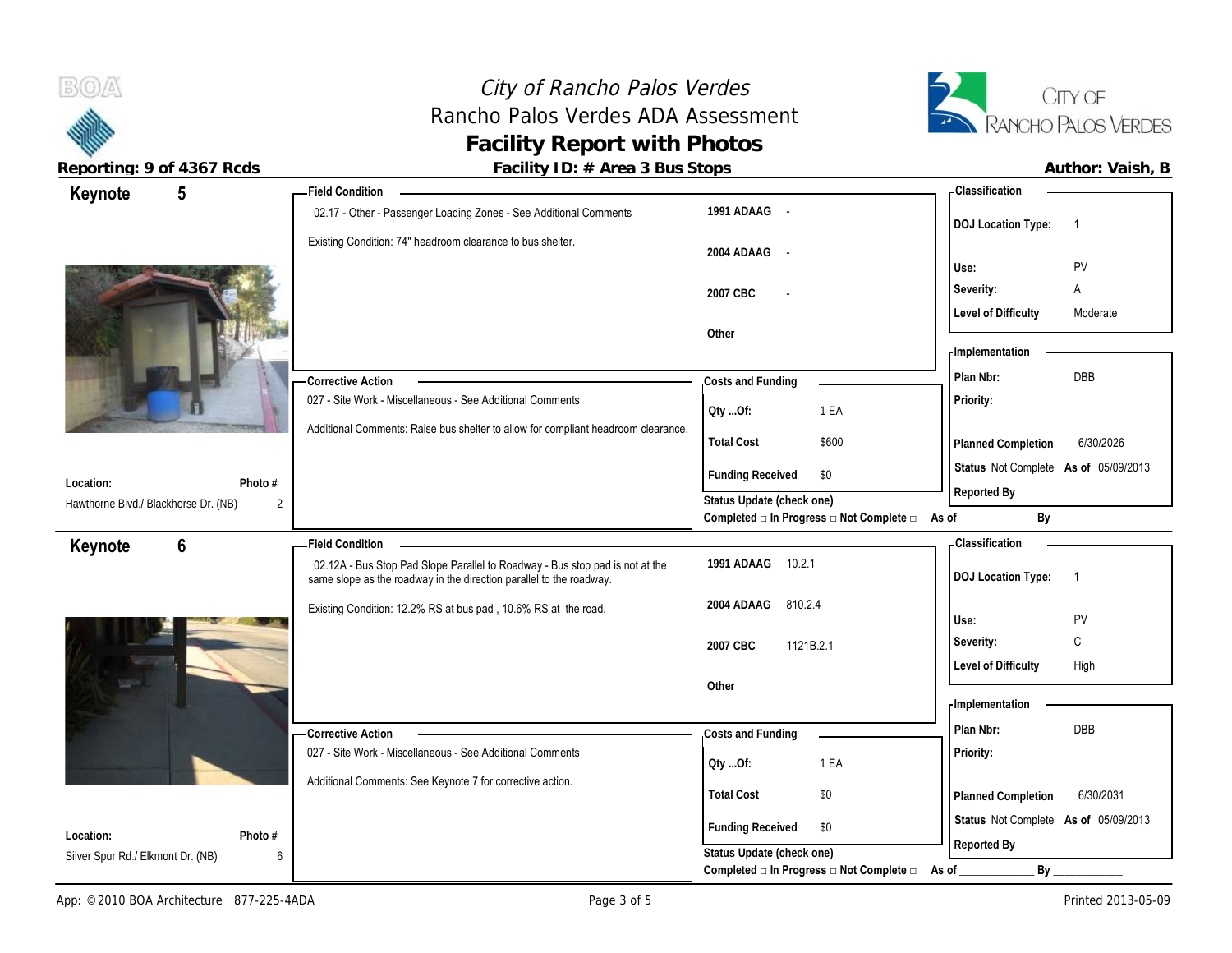BOA

## City of Rancho Palos Verdes Rancho Palos Verdes ADA Assessment **Facility Report with Photos**



**Reporting: 9 of 4367 Rcds Facility ID: # Area 3 Bus Stops Author: Vaish, B**

| Keynote                           | $\overline{7}$ |         | Field Condition -                                                                                                                                                                                                 |                           |                                                                 | <b>Classification</b>                |                            |
|-----------------------------------|----------------|---------|-------------------------------------------------------------------------------------------------------------------------------------------------------------------------------------------------------------------|---------------------------|-----------------------------------------------------------------|--------------------------------------|----------------------------|
|                                   |                |         | 02.12B - Bus Stop Pad Slope Perpendicular to Roadway - Bus stop pad slope<br>perpendicular to the roadway exceeds 2%.                                                                                             | 1991 ADAAG 10.2.1         |                                                                 | <b>DOJ Location Type:</b>            | $\overline{\phantom{0}}$ 1 |
|                                   |                |         | Existing Condition: 2.9% to 3.4% CS.                                                                                                                                                                              | 2004 ADAAG<br>810.2.4     |                                                                 |                                      |                            |
|                                   |                |         |                                                                                                                                                                                                                   |                           |                                                                 | Use:                                 | PV                         |
|                                   |                |         |                                                                                                                                                                                                                   | 2007 CBC<br>1121B.2.1     |                                                                 | Severity:                            | C                          |
|                                   |                |         |                                                                                                                                                                                                                   |                           |                                                                 | <b>Level of Difficulty</b>           | Moderate                   |
|                                   |                |         |                                                                                                                                                                                                                   | Other                     |                                                                 | - Implementation                     |                            |
|                                   |                |         |                                                                                                                                                                                                                   |                           |                                                                 |                                      |                            |
|                                   |                |         | - Corrective Action                                                                                                                                                                                               | Costs and Funding         |                                                                 | Plan Nbr:                            | DBB                        |
|                                   |                |         | 006 - Concrete Walk - Remove non-compliant pavement and replace with new<br>concrete (area as shown on the drawings). The walkway slope shall not exceed 5%<br>along the POT and cross slope shall not exceed 2%. | Oty Of:                   | 216 SF                                                          | Priority:                            |                            |
|                                   |                |         |                                                                                                                                                                                                                   | <b>Total Cost</b>         | \$4,147                                                         | Planned Completion                   | 6/30/2031                  |
| Location:                         |                | Photo # | <b>Additional Comments:</b>                                                                                                                                                                                       | <b>Funding Received</b>   | \$0                                                             | Status Not Complete As of 05/09/2013 |                            |
| Silver Spur Rd./ Elkmont Dr. (NB) |                | 6       |                                                                                                                                                                                                                   | Status Update (check one) |                                                                 | Reported By                          |                            |
|                                   |                |         |                                                                                                                                                                                                                   |                           | Completed $\Box$ In Progress $\Box$ Not Complete $\Box$ As of _ |                                      | By                         |
| Keynote                           | 8              |         | <b>Field Condition</b>                                                                                                                                                                                            |                           |                                                                 | <b>Classification</b>                |                            |
|                                   |                |         | 02.17 - Other - Passenger Loading Zones - See Additional Comments                                                                                                                                                 | 1991 ADAAG -              |                                                                 | <b>DOJ Location Type:</b>            | $\overline{1}$             |
|                                   |                |         |                                                                                                                                                                                                                   |                           |                                                                 |                                      |                            |
|                                   |                |         | Existing Condition: Bench (10" - 21" high seat, 15" deep seat, 14 1/2" high back                                                                                                                                  | 2004 ADAAG -              |                                                                 |                                      |                            |
|                                   |                |         | support).                                                                                                                                                                                                         |                           |                                                                 | Use:                                 | PV                         |
|                                   |                |         |                                                                                                                                                                                                                   | 2007 CBC                  |                                                                 | Severity:                            | E                          |
|                                   |                |         |                                                                                                                                                                                                                   |                           |                                                                 | <b>Level of Difficulty</b>           | Moderate                   |
|                                   |                |         |                                                                                                                                                                                                                   | Other                     |                                                                 |                                      |                            |
|                                   |                |         |                                                                                                                                                                                                                   |                           |                                                                 | - Implementation                     |                            |
|                                   |                |         | <b>Corrective Action</b>                                                                                                                                                                                          | Costs and Funding         |                                                                 | Plan Nbr:                            | <b>DBB</b>                 |
|                                   |                |         | 027 - Site Work - Miscellaneous - See Additional Comments                                                                                                                                                         | QtyOf:                    | 1 EA                                                            | Priority:                            |                            |
|                                   |                |         | Additional Comments: Provide compliant bench & relocate for clear WC seating                                                                                                                                      |                           |                                                                 |                                      |                            |
|                                   |                |         | space.                                                                                                                                                                                                            | <b>Total Cost</b>         | \$600                                                           | Planned Completion                   |                            |
| Location:                         |                | Photo # |                                                                                                                                                                                                                   | <b>Funding Received</b>   | \$0                                                             | Status Not Complete As of 05/09/2013 |                            |
| Silver Spur Rd./ Elkmont Dr. (NB) |                | 8       |                                                                                                                                                                                                                   | Status Update (check one) | Completed $\Box$ In Progress $\Box$ Not Complete $\Box$         | Reported By<br>By                    |                            |